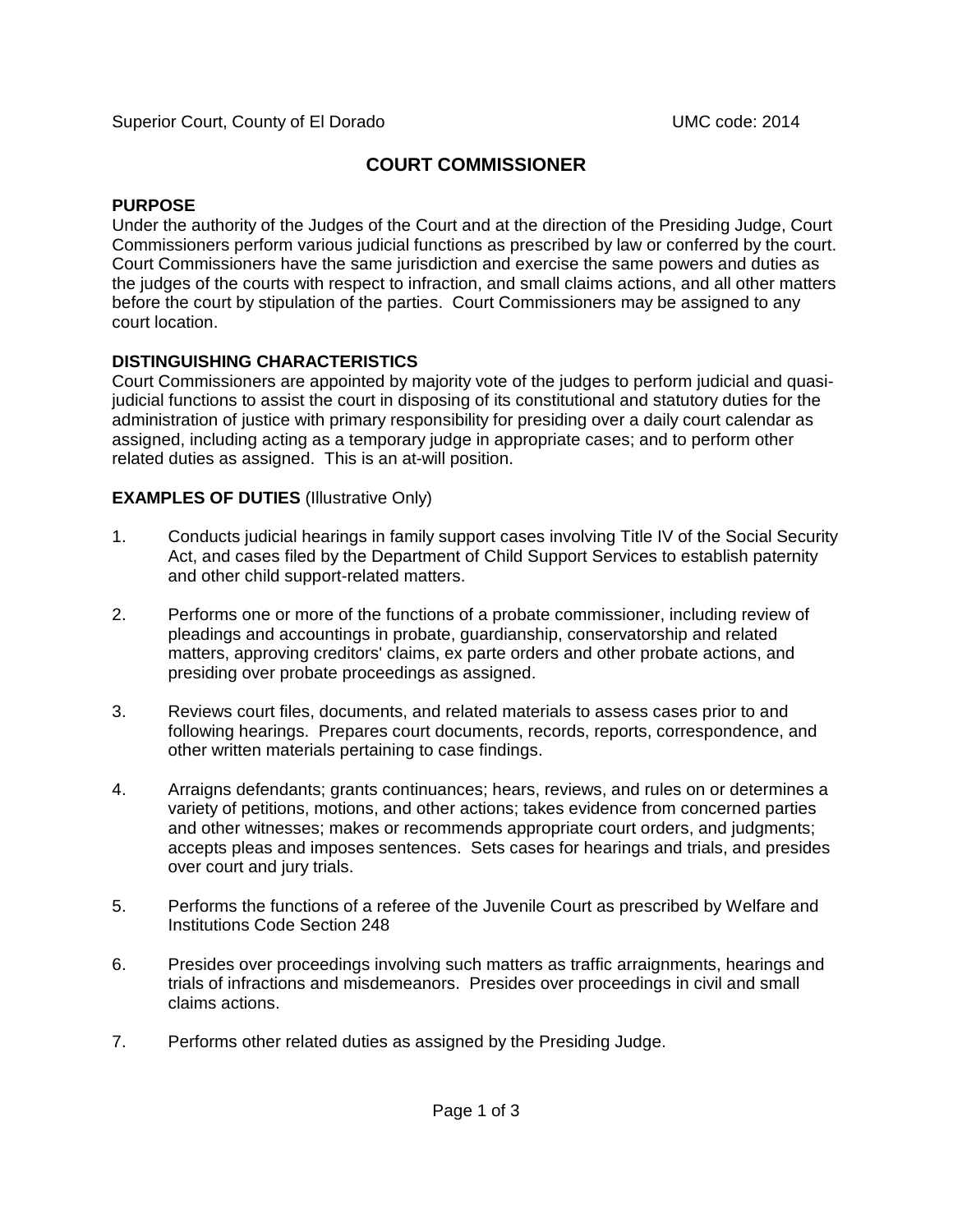# **QUALIFICATIONS**

## **Education and Experience:**

Active member in good standing of the State Bar of California for a period of at least ten (10) years prior to appointment, or in any state and California for a combined period of not less than ten (10) years, unless inactive membership due to previously holding the position of judge, referee, or commissioner; **or**, active member in good standing of the State Bar of California for a period of at least seven (7) years prior to appointment and written justification demonstrating why relevant legal experience, education and training should be deemed sufficient for a good cause exception by the Presiding Judge as stated in California Rules of Court, rules CRC 2.812 and 10.701.

Persons seeking appointment as a Commissioner must demonstrate relevant legal experience as deemed sufficient by the judges of the court.

## **Knowledge of:**

The judicial system, including but not limited to family law, criminal law, juvenile law, probate law and civil law. Codes, statutes, legal principles, and case precedents and their application to court cases; California Codes such as Penal, Civil, Civil Procedure, and Vehicle. Court procedures, protocols, and calendaring practices.

#### **Ability to:**

Objectively analyze and interpret legal issues, principles, and arguments; direct and control courtroom proceedings in a decisive, orderly, and equitable manner. Communicate orally and in writing in a concise and effective manner. Exercise appropriate judicial temperament and demeanor, and effectively handle pressure in difficult and unexpected situations by responding in a calm and rational manner. Assist in the formation of court policy and procedures.

Note: Commissioners may not practice law during tenure and must comply with the Canons of Judicial Ethics.

## **Special Requirements:**

Citizenship in the United States.

## **Other Requirements:**

Possession of a valid driver's license at the time of appointment, or the ability to utilize an alternative method of transportation when needed to carry out job-related essential functions. *This requirement will be reviewed on a position basis in accordance with ADA regulations.*

Criminal History Background Check: Candidates are required to pass a fingerprint clearance by the Federal Bureau of Investigation (FBI) and Department of Justice (DOJ).

A financial disclosure statement pursuant to Fair Political Practices Commission Regulations is required within 30 days following appointment and annually thereafter.

Regular and punctual attendance is essential.